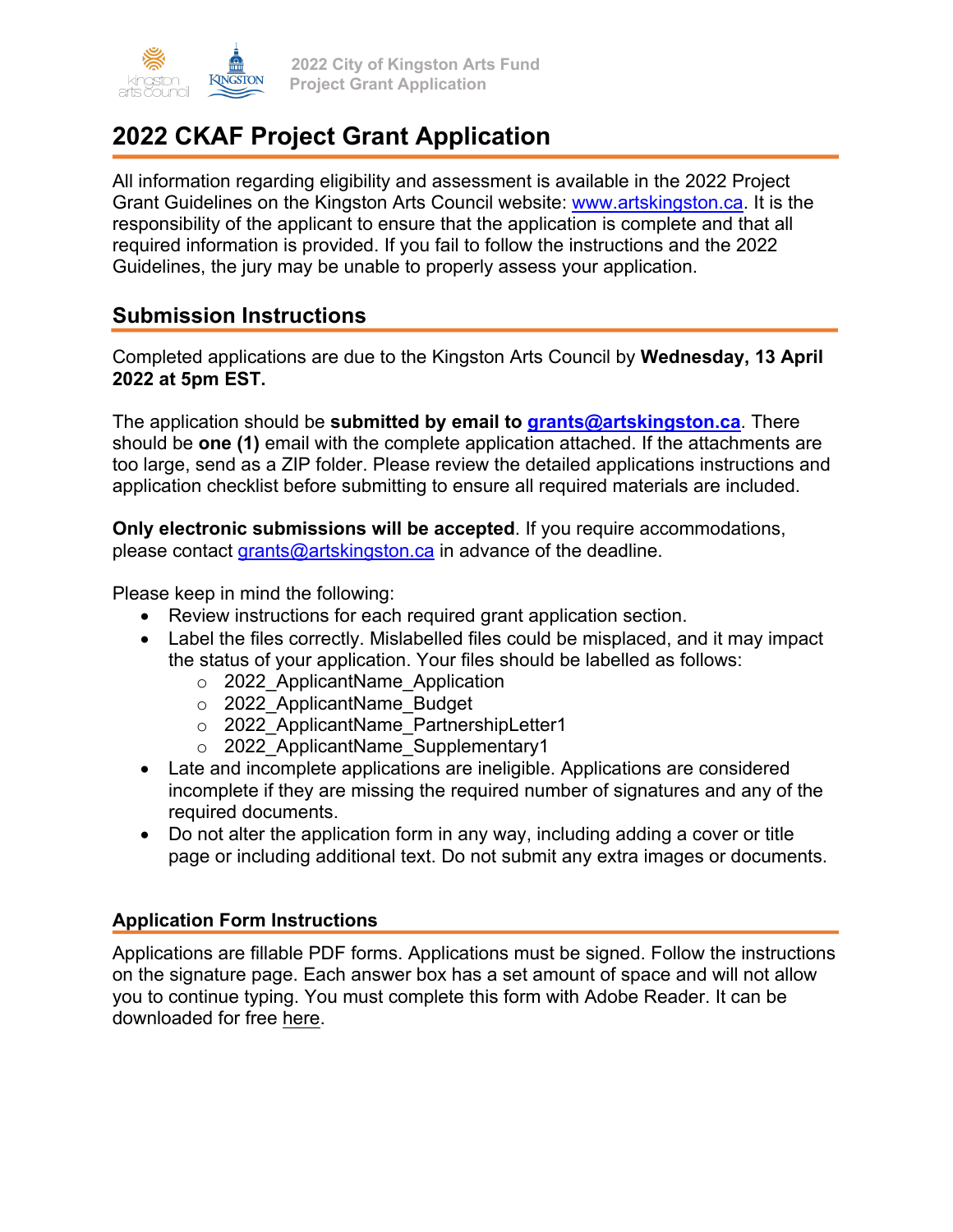### **Budget Form Instructions**

Complete the 2022 CKAF Project Grant Budget Form using the Excel document provided. In the Budget Form, include the revenues and expenses relevant to the project for which you are applying for funding. Do not submit an operating budget for your entire organization.

When completing the Budget Form section of the application keep in mind the following:

- Review the "Instructions and Definitions" page that outlines what to include under each category/line item. Use the tabs across the bottom of the document to move between the Instructions and the Budget Form sheets.
- In addition to the Budget, Budget Notes are required. Fill in the Budget Notes column for each revenue and expense to help explain each budget line.
- The total Expenses for the project must balance with the total Revenues. The total of revenue minus expenses must be zero.
- Include budget for insurance. Insurance is a prerequisite of receiving CKAF funding and all applicants are encouraged to contact an insurance agent/broker prior to submitting their application to secure an accurate quote.
- The combined total of "Administrative Salaries and Fees" and "Administrative and General Expenses" must not exceed 20% of total Project Expenses.
- Record cash items only.

As part of the Budget Form, list In-kind Support including items or services that have been given to support the project and their monetary value if applicable.

#### **Partnership Letters**

All community partners identified in **Question 10** must submit a letter with the application which confirms their participation and outlines their role in the project.

#### **Supplementary Material Instructions**

Submit three (3) examples of Supplementary Material. These can be a combination of text, video, audio or image files. Supplementary material should illustrate the artistic merit and impact of the project. If your media files are too large to send by email, submit a document instead that clearly displays the applicant name, video name, and link to YouTube or Vimeo. Individual artists and collectives may include examples that indicate their past work.

All text submissions combined cannot exceed 5 pages. All audio/video submissions combined cannot exceed 10 minutes.

#### **Reference Letters (Collectives or Individuals Applying Directly)**

Individuals or Collectives applying directly (without a sponsor) must submit **two (2)** Reference Letters from individuals that can speak to their ability to manage and complete the project.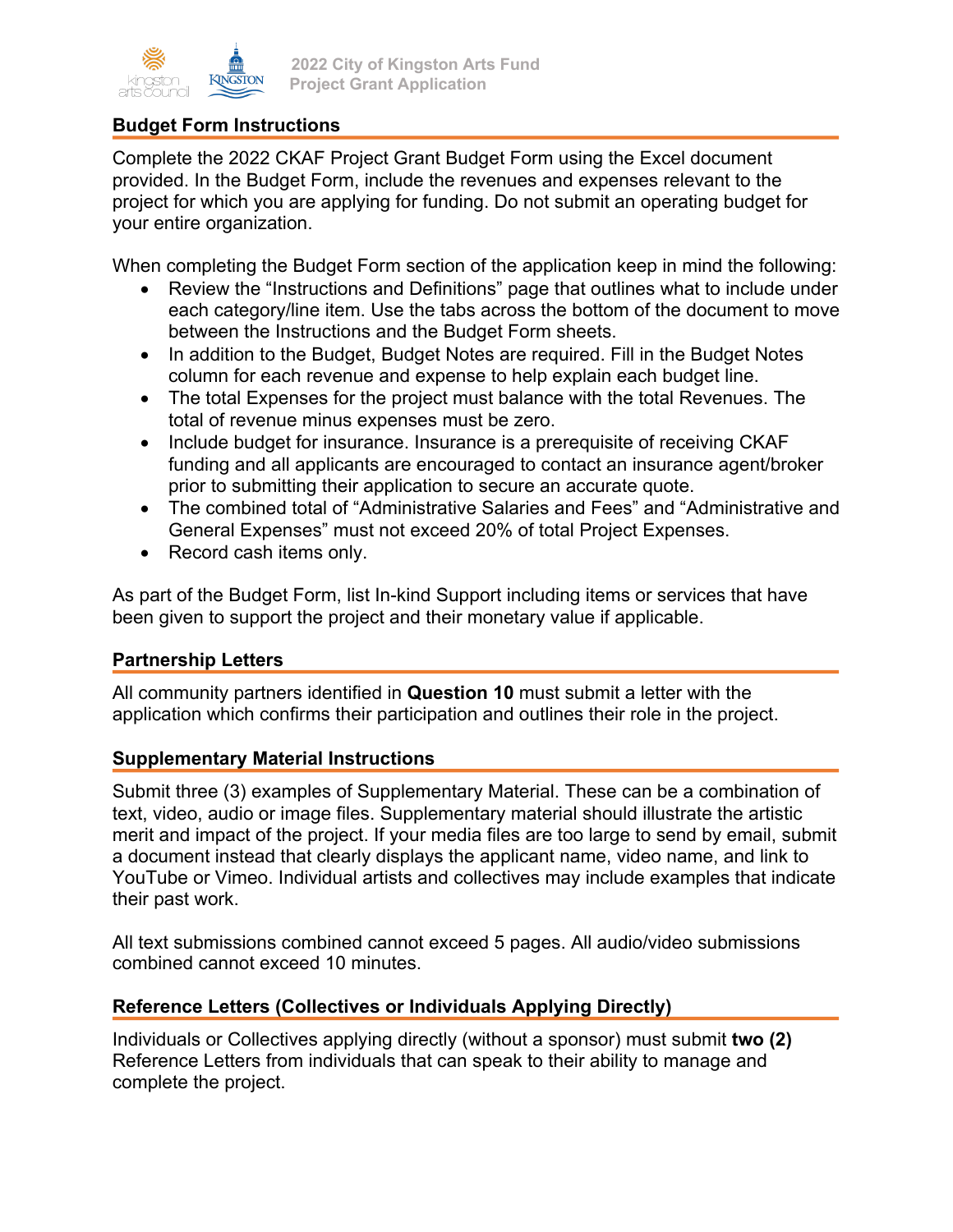

### **Year-End Financial Statements Instructions**

Each applicant must submit its year-end financial statements or equivalent:

- For **individuals/collectives applying directly**: Ensure your reference letters speak to your ability to manage finances. Do not submit a financial statement.
- For **individuals/collectives applying with a sponsor**: Include a single copy of the sponsor's most recent audited/reviewed or unaudited year-end financial statements. You may wish to include a single copy of the unaudited financial statements for the collective if there is one available.
- For a **non-profit organization applying directly**: Include a copy of your own independent audited/reviewed year-end financial statements. If you have a parent non-profit organization, submit the audited/reviewed financial statements of your parent organization. If you are submitting the statements of your parent organization, you must include a separate schedule detailing your organization's own financial records.

Note: CKAF grants must be broken out on the financial statements, either in the body or as a note to the financial statements. A representative of the board/governing body must sign the financial statements.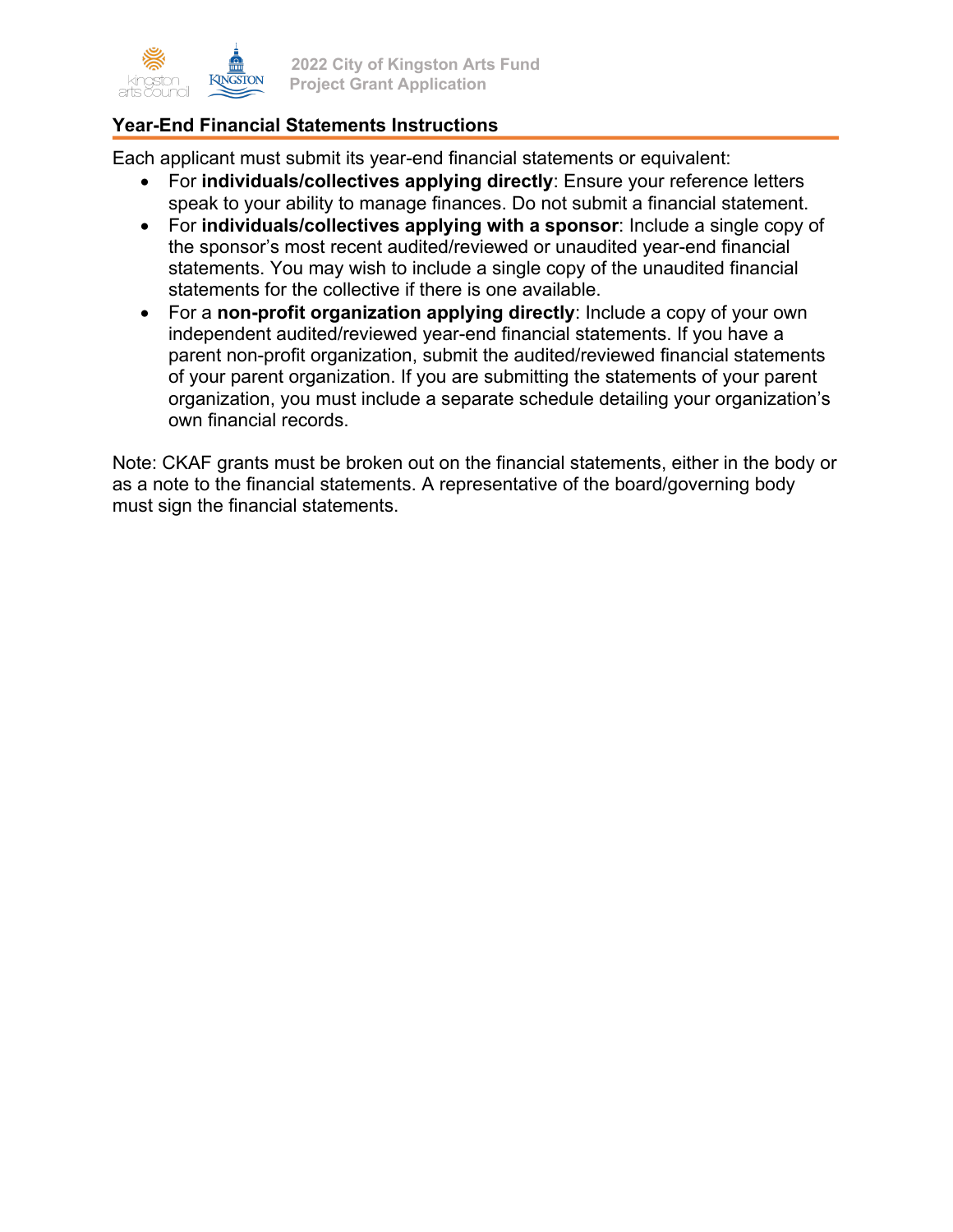

# **Application Checklist**

Pleasure ensure you have included every item required in your application. You will not be able to revise your application or submit any corrections after the deadline.

| <b>Completed Application Checklist</b>                                                 |
|----------------------------------------------------------------------------------------|
| <b>Application Form Section 1: Signatures</b>                                          |
| <b>Application Form Section 2: Applicant Profile</b>                                   |
| <b>Application Form Section 3: Artistic Contribution</b>                               |
| Application Form Section 4: Impact and Community Benefit                               |
| Application Form Section 5: Administration and Viability                               |
| <b>Application Form Section 6: Recurring Projects</b>                                  |
| <b>Budget Form including Budget Notes</b>                                              |
| <b>Partnership Letters</b>                                                             |
| <b>Supplementary Material</b>                                                          |
| Reference Letters (For individuals/collectives applying directly)                      |
| Year-End Financial Statements (For individuals/collectives with a sponsor or<br>incorn |

### **Statement of Eligibility**

incorporated non-profit organizations)

Please confirm your eligibility for a CKAF Project Grant by verifying the following statements with a checkmark:

- Organization/collective is not currently receiving funding from City of Kingston through sources other than CKAF (including City of Kingston Heritage Fund and/or Community Investment Fund projects). In-kind support is excepted.
- Organization/collective is in good standing with the municipality both generally and with regard to past CKAF, City of Kingston Heritage Fund and/or Community Investment Fund projects (successful completion of projects and accepted final reports) as of this deadline date.
- City of Kingston Arts & Culture Services and/or Kingston Arts Council permanent or contract staff does not hold a primary role position with the applicant. Primary staff includes someone who occupies an executive and/or decision-making staff or board position.

If you cannot verify one of these statements, please contact the KAC directly at grants@artskingston.ca regarding your eligibility.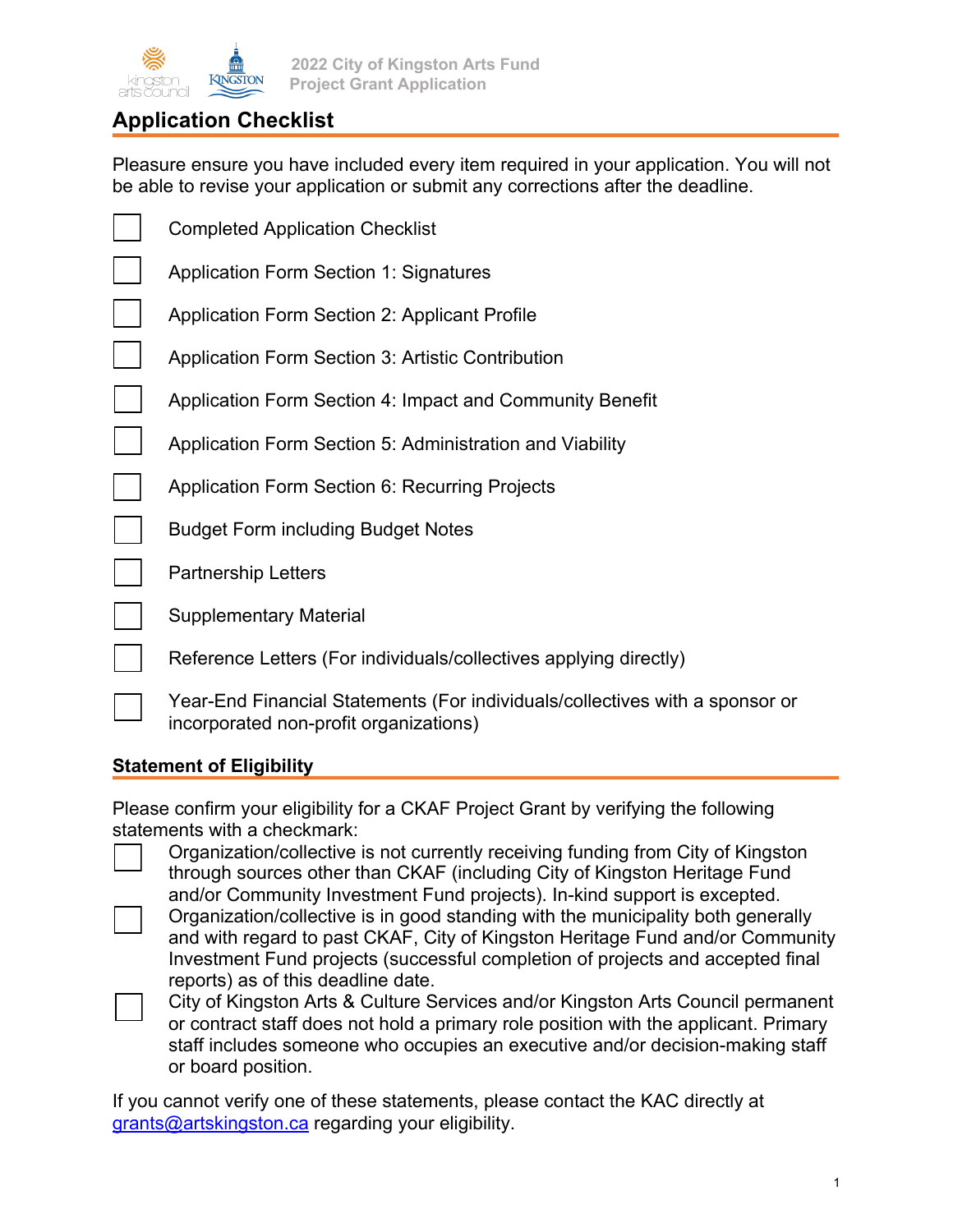

### **Section 1: Signatures**

Applications must be signed and dated on or before the deadline. Applications will not be accepted without signatures. The requirements for signatures are:

- Individual artists applying directly require **one (1)** signature from the applicant.
- Collectives applying directly require **three (3)** signatures from members of the collective.
- Individual artists applying with a sponsor require **one (1)** signature from the applicant and **one (1)** signature from a signing officer of the sponsor.
- Collectives applying with a sponsor require **three (3)** signatures from members of the collective and **one (1)** from a signing officer of the sponsor.
- Non-profit organizations require **two (2)** signatures by signing officers.

You may use the "Fill and Sign" function on Adobe Reader (instructions [here\)](https://helpx.adobe.com/acrobat/using/signing-pdfs.html) or you may insert images of the signatures directly into the page by clicking on the signature box. Do NOT print out the page and scan it.

By signing the form below, you agree to the following:

"We have read and agree to all of the regulations, terms and conditions outlined in the Project Grant Guidelines for the City of Kingston Arts Fund (CKAF) and submit this project grant request for review. To the best of our knowledge the information provided herein is true. We understand and agree that:

- All funding decisions are final and rest with the Jury of the KAC Grants Committee as ratified by the Kingston Arts Council and Kingston City Council;
- If our organization/collective is successful in obtaining a grant, a contract will be entered into between the applicant and the Kingston Arts Council;
- Funds will not be used to cover the cost of an organization/collective's existing deficit. Applicants who undertake activities prior to confirmation of funding from CKAF do so at their own risk; and
- Grants shall be used only for the purpose(s) outlined in the application."

| Signing Officer 1:   |      |           |      |
|----------------------|------|-----------|------|
|                      | Name | Signature | Date |
| Signing Officer 2:   |      |           |      |
|                      | Name | Signature | Date |
| Signing Officer 3:   |      |           |      |
|                      | Name | Signature | Date |
| Sponsor Signature 1: |      |           |      |
|                      | Name | Signature | Date |
|                      |      |           |      |

For Kingston Arts Council office use: Application # PR 2022 –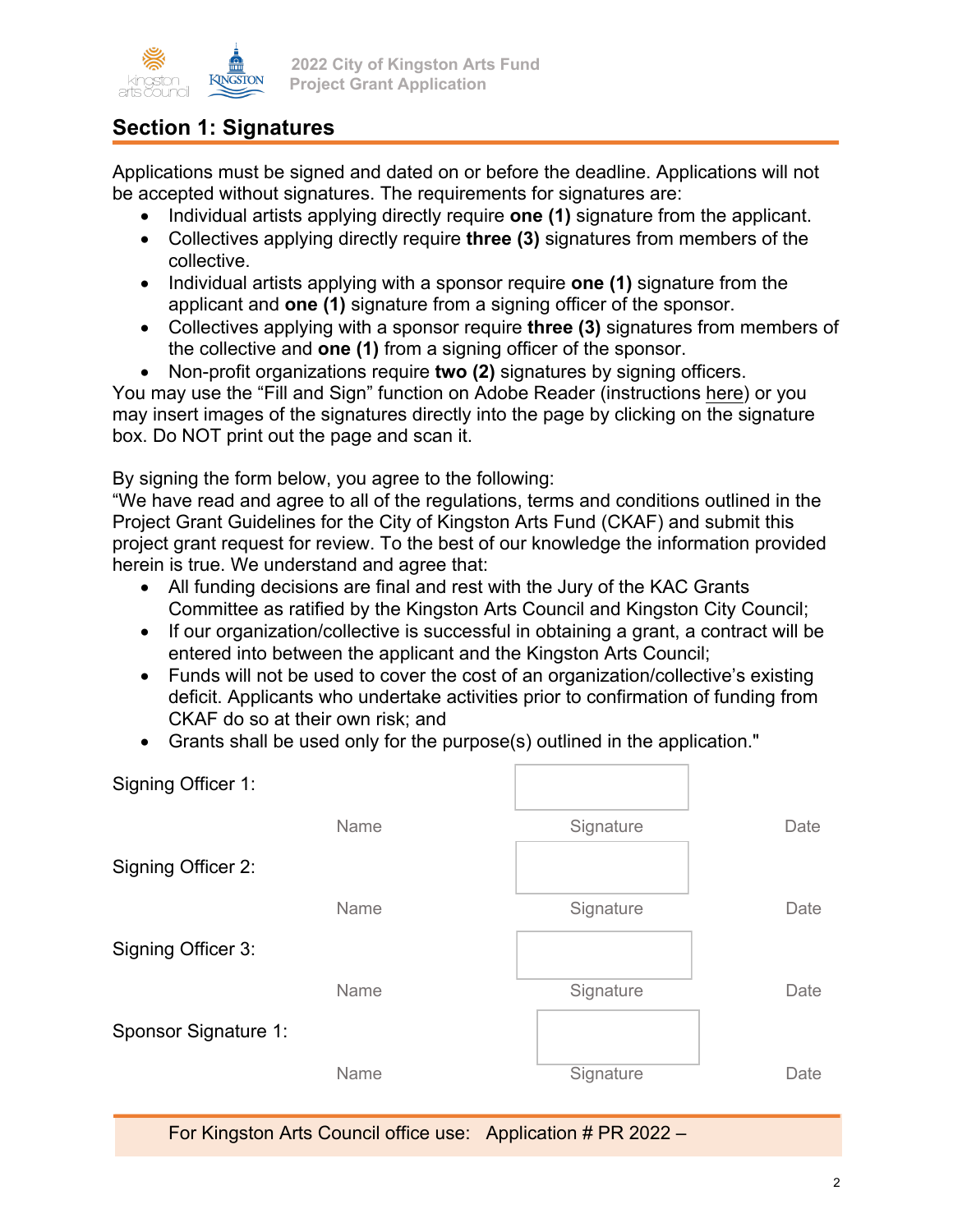

**2022 City of Kingston Arts Fund Project Grant Application**

# **Section 2: Applicant Profile**

|                                                                                                                                                                                                        | <b>Project Name:</b>                                                                                                                         |                                                                               |                           |                       |
|--------------------------------------------------------------------------------------------------------------------------------------------------------------------------------------------------------|----------------------------------------------------------------------------------------------------------------------------------------------|-------------------------------------------------------------------------------|---------------------------|-----------------------|
|                                                                                                                                                                                                        | <b>Common Name of Applicant:</b>                                                                                                             |                                                                               |                           |                       |
|                                                                                                                                                                                                        | Legal Name of Applicant:                                                                                                                     |                                                                               |                           |                       |
| <b>Mailing Address:</b>                                                                                                                                                                                |                                                                                                                                              |                                                                               | Kingston, ON              |                       |
| Phone:                                                                                                                                                                                                 |                                                                                                                                              | <b>Street Address</b><br>Website:                                             |                           | Postal Code           |
| <b>Contact for Application:</b>                                                                                                                                                                        |                                                                                                                                              |                                                                               |                           |                       |
|                                                                                                                                                                                                        |                                                                                                                                              | Name                                                                          | <b>Email Address</b>      |                       |
| Please select the type of applicant and provide the identifying information.<br>An individual artist applying directly.<br>A collective applying directly.<br>An incorporated non-profit organization. |                                                                                                                                              |                                                                               |                           |                       |
|                                                                                                                                                                                                        | <b>Corporation Number</b><br>Date of Incorporation<br>A charitable organization registered with Canada Revenue Agency.                       |                                                                               |                           |                       |
|                                                                                                                                                                                                        | <b>Charitable Registration Number</b><br>A distinct and discrete arts organization within an incorporated non-profit parent<br>organization. |                                                                               |                           |                       |
|                                                                                                                                                                                                        | <b>Parent Organization</b><br>non-profit and/or registered charity.                                                                          | An individual or collective applying under the sponsorship of an incorporated | <b>Corporation Number</b> | Date of Incorporation |
|                                                                                                                                                                                                        | Legal Name of Sponsor Organization:                                                                                                          |                                                                               |                           |                       |
| <b>Corporation Number:</b>                                                                                                                                                                             |                                                                                                                                              |                                                                               | Date of Incorporation:    |                       |
|                                                                                                                                                                                                        | Or Charitable Registration Number:                                                                                                           |                                                                               |                           |                       |
|                                                                                                                                                                                                        | <b>Mailing Address:</b>                                                                                                                      |                                                                               | Kingston, ON              |                       |
|                                                                                                                                                                                                        | <b>Contact for Application:</b>                                                                                                              | <b>Street Address</b>                                                         |                           | <b>Postal Code</b>    |
|                                                                                                                                                                                                        |                                                                                                                                              | Name                                                                          |                           | <b>Email Address</b>  |

Project Grants are awarded amounts between \$5,000 and \$15,000. Please provide the following financial information from your Budget Form:

Total Revenue (Line 2990): \$

Request from CKAF (Line 2470): \$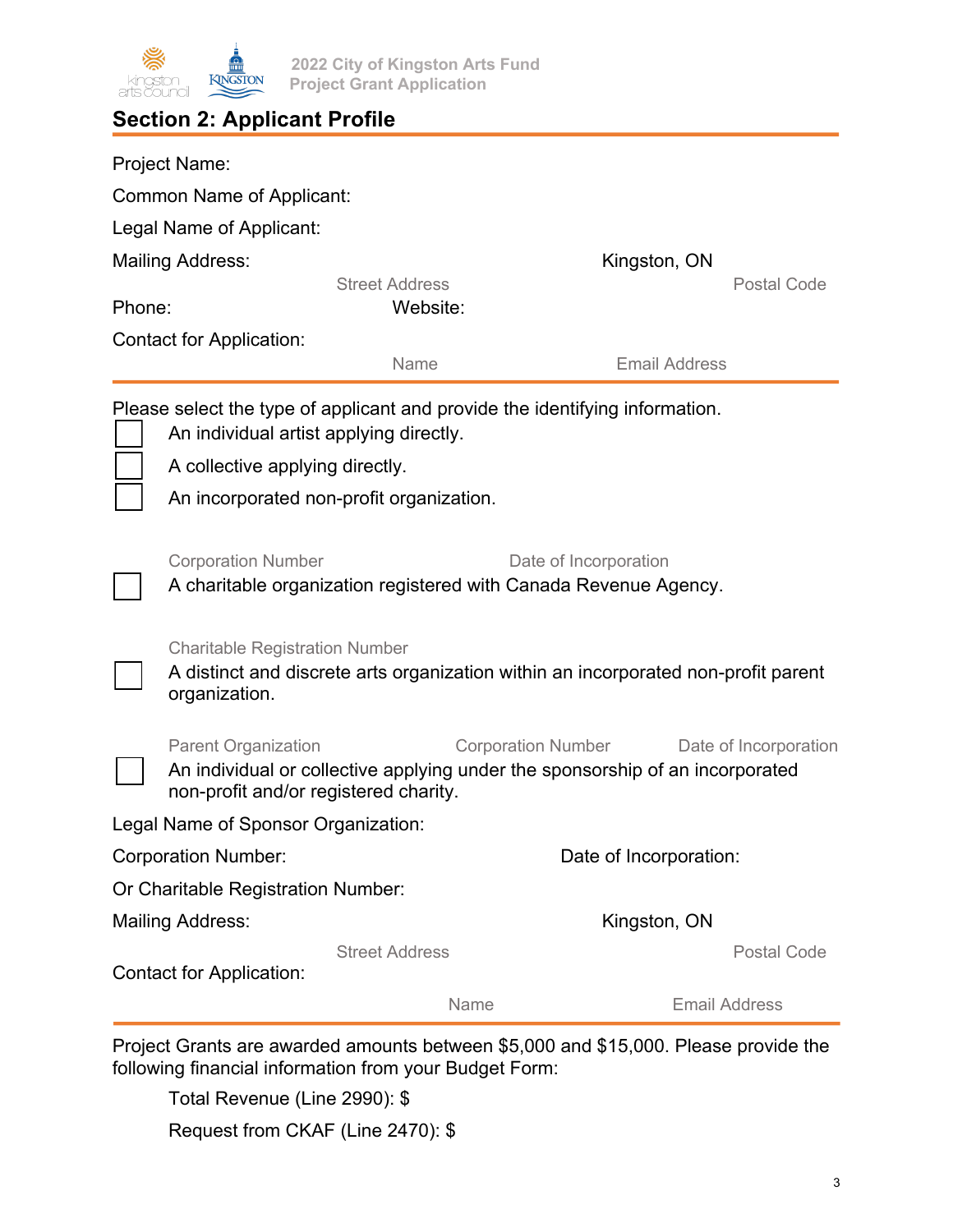

## **Section 3: Artistic Contribution**

1. What is your organization/collective's mission, vision, and/or mandate? If you are an individual artist, please provide a brief artist statement and biography. *Include overall artistic work, history, and achievements.* 

2. Describe your project. Include an overview of your planned activities and goals you hope to achieve.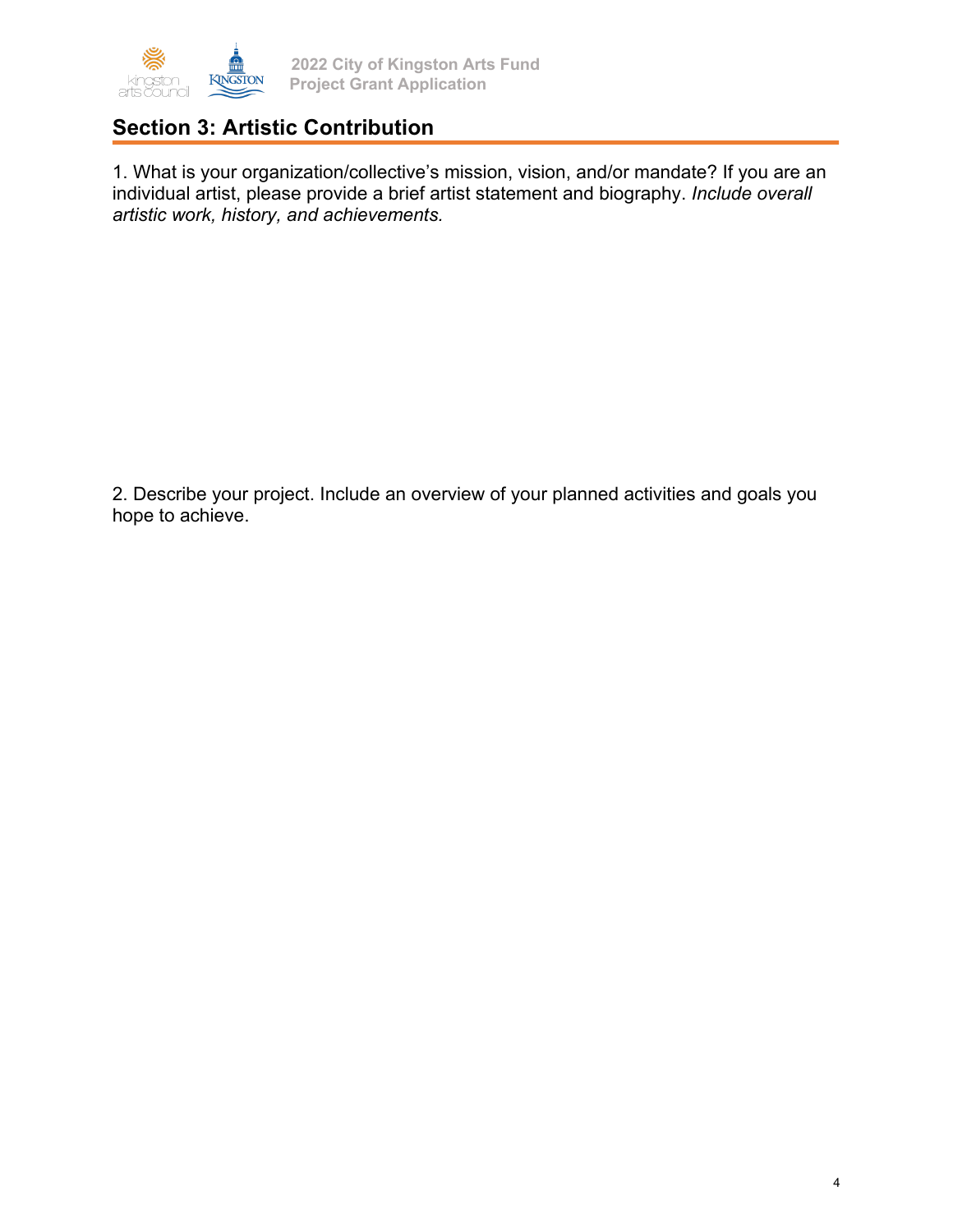

#### 3. Please provide the estimated dates for your project.

Project Start Date: Cannot be before 1 July 2022.

Project Completion Date: Must be before 31 December 2023.

4. Provide the name, role, and responsibilities of all artistic personnel and/or organization(s) involved in your project. Clearly state if they are paid or volunteer and if their participation has been confirmed.

5. How does your project engage Kingston artists, and/or regional, national, and international artists? *Specify rates of pay and describe how they are set.*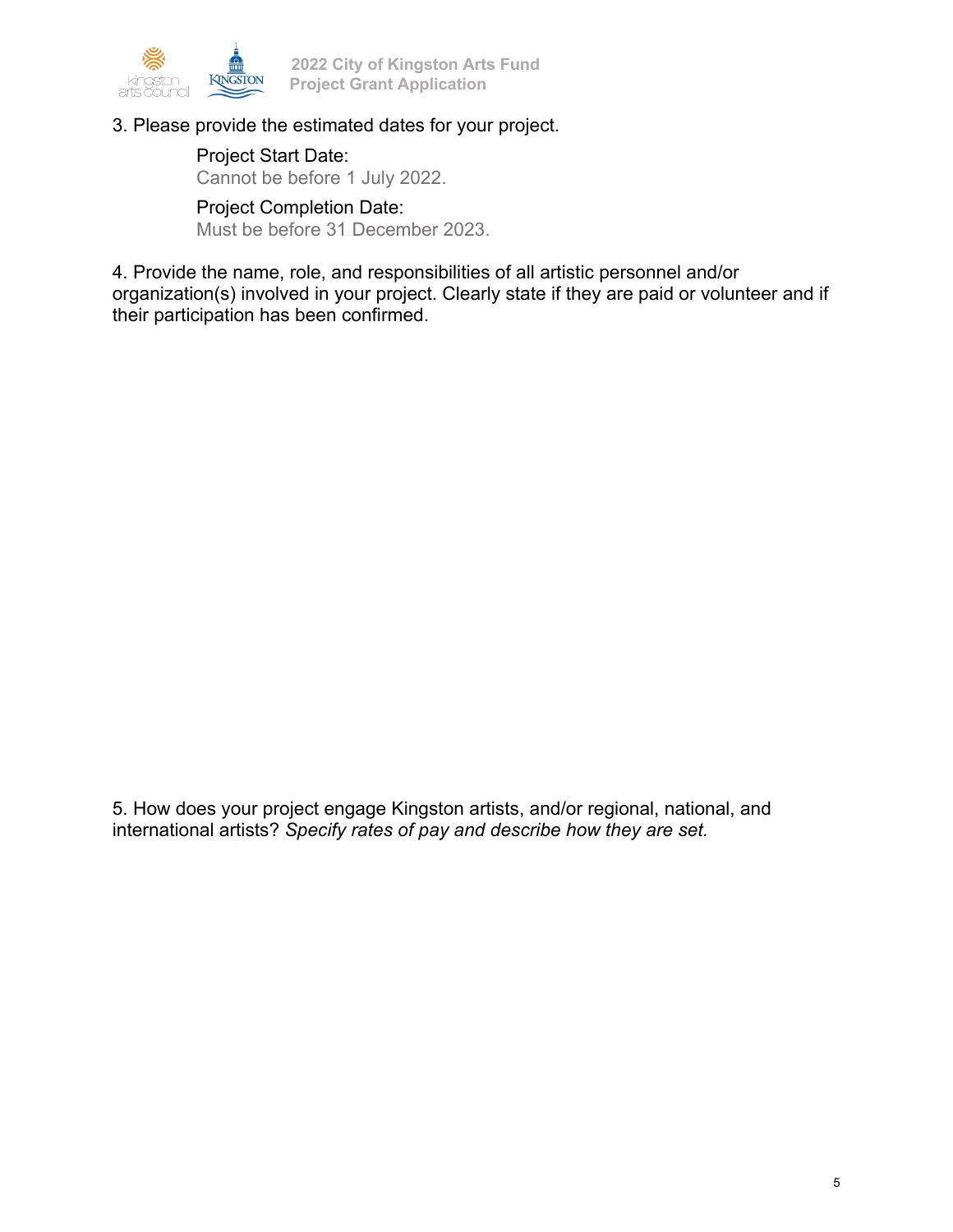

6. Describe the opportunities for growth and collaboration your project will bring to the community. *Highlight your strategy for growing new partnerships, mentorships, and/or professional development opportunities.* 

# **Section 4: Impact and Community Benefit**

7. How does your project reflect your mission/vision and the community you serve? *Specifically address your goals, how you assessed community needs and priorities, and how you plan to evaluate your success.* 

8. How do your activities facilitate inclusion and diversity? *Refer to the definitions provided in the Guidelines.*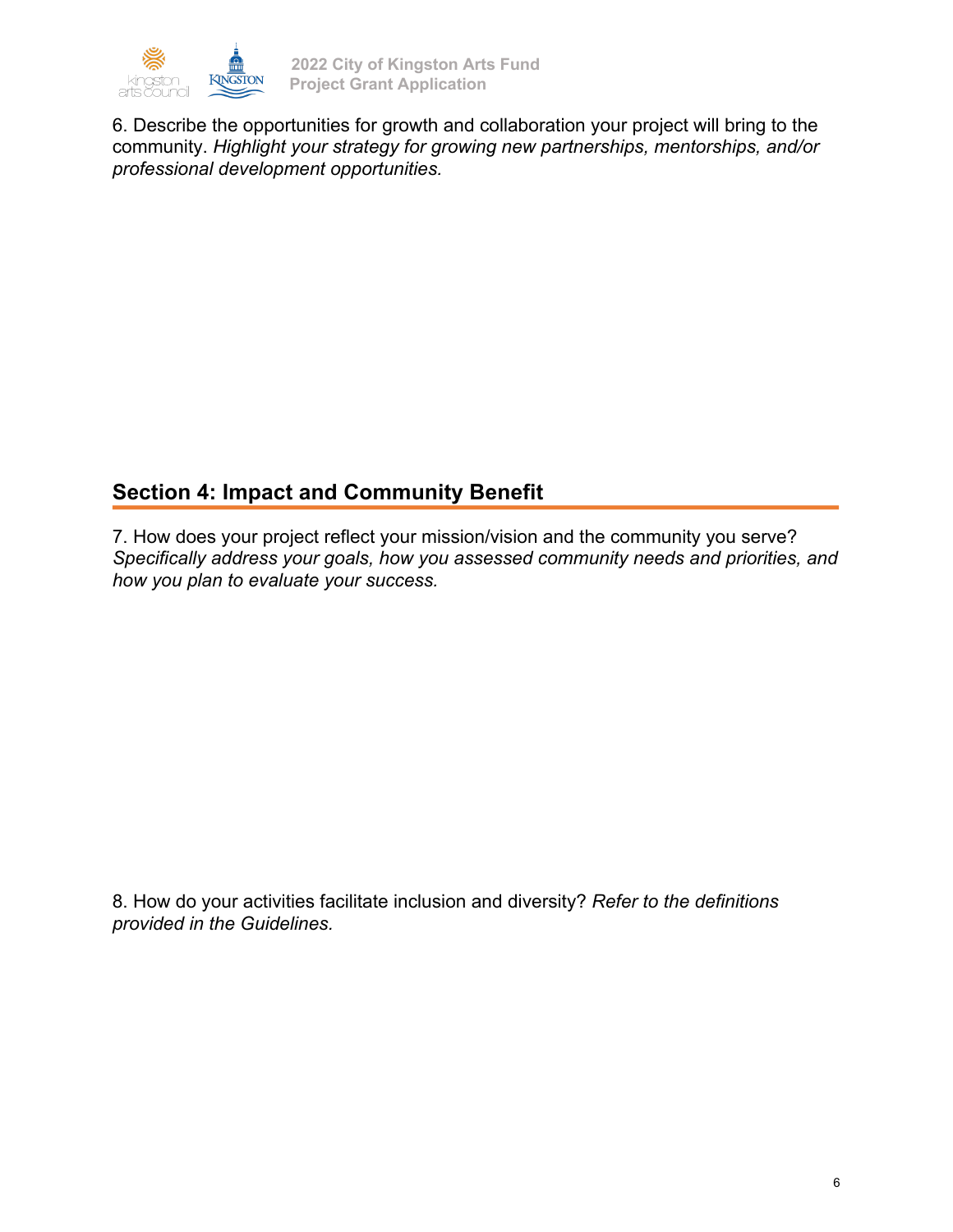

9. Describe the audience and participants in this project. What is your outreach strategy? *Specifically address how this project will provide access to the arts and engage Kingston residents.*

10. Describe your confirmed community partnerships and your strategy for growing new partnerships. Each partner must submit a partnership letter with this application.

11. Please provide the following estimated statistics for the project:

| Amount paid to artists (Lines 3010, 3020 from the budget):                                                       |  |
|------------------------------------------------------------------------------------------------------------------|--|
| Number of artists paid:                                                                                          |  |
| Number of audience members:                                                                                      |  |
| Number of volunteers:                                                                                            |  |
| Number of volunteer hours:                                                                                       |  |
| Number of other participants:                                                                                    |  |
| Number of activities/events (performances, exhibitions,<br>screenings, readings, presentations, workshops, etc): |  |
| Number of new works created:                                                                                     |  |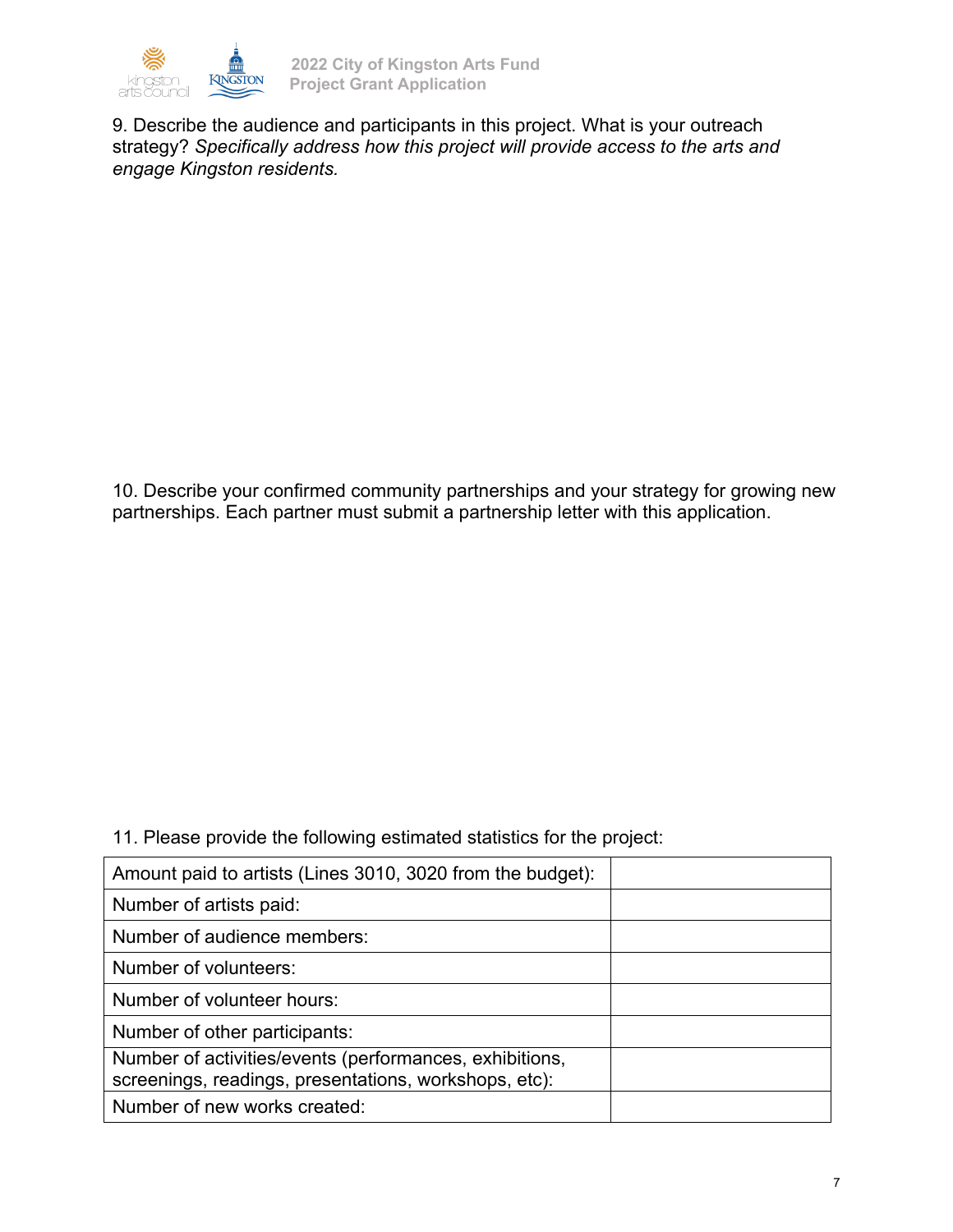

**2022 City of Kingston Arts Fund Project Grant Application**

# **Section 5: Administration and Viability**

12. List all major activities with corresponding dates for the project.

13. Describe your contingency plan for the project, specifically addressing public health. How will your activities be adapted if movement and gathering is restricted? *Refer to Ontario's COVID-19 framework.*

14. Describe what experience you, your collective and/or organization has in managing projects and project budgets.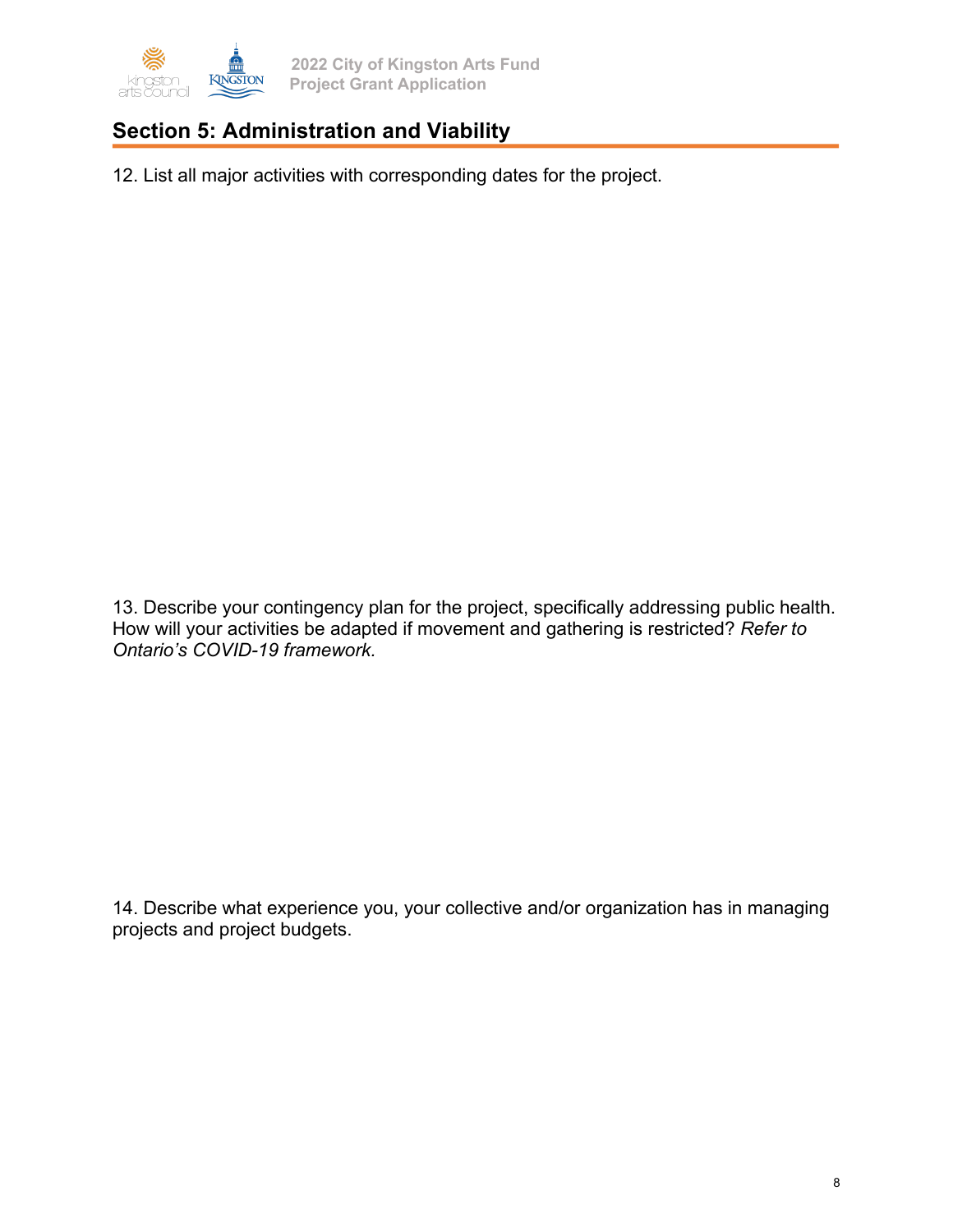

15. How will you raise money for this project? What will you do if you do not raise as much as you have planned? *Include here any experience generating revenue for previous projects from different sources.*

16. What are your plans for publicity, marketing and outreach to your audience, participants, or community? What is your previous experience in these areas?

17. Describe your equity practices. How you will create a supportive and safe work environment and meet the needs of diverse staff, volunteers, artists, and community partners?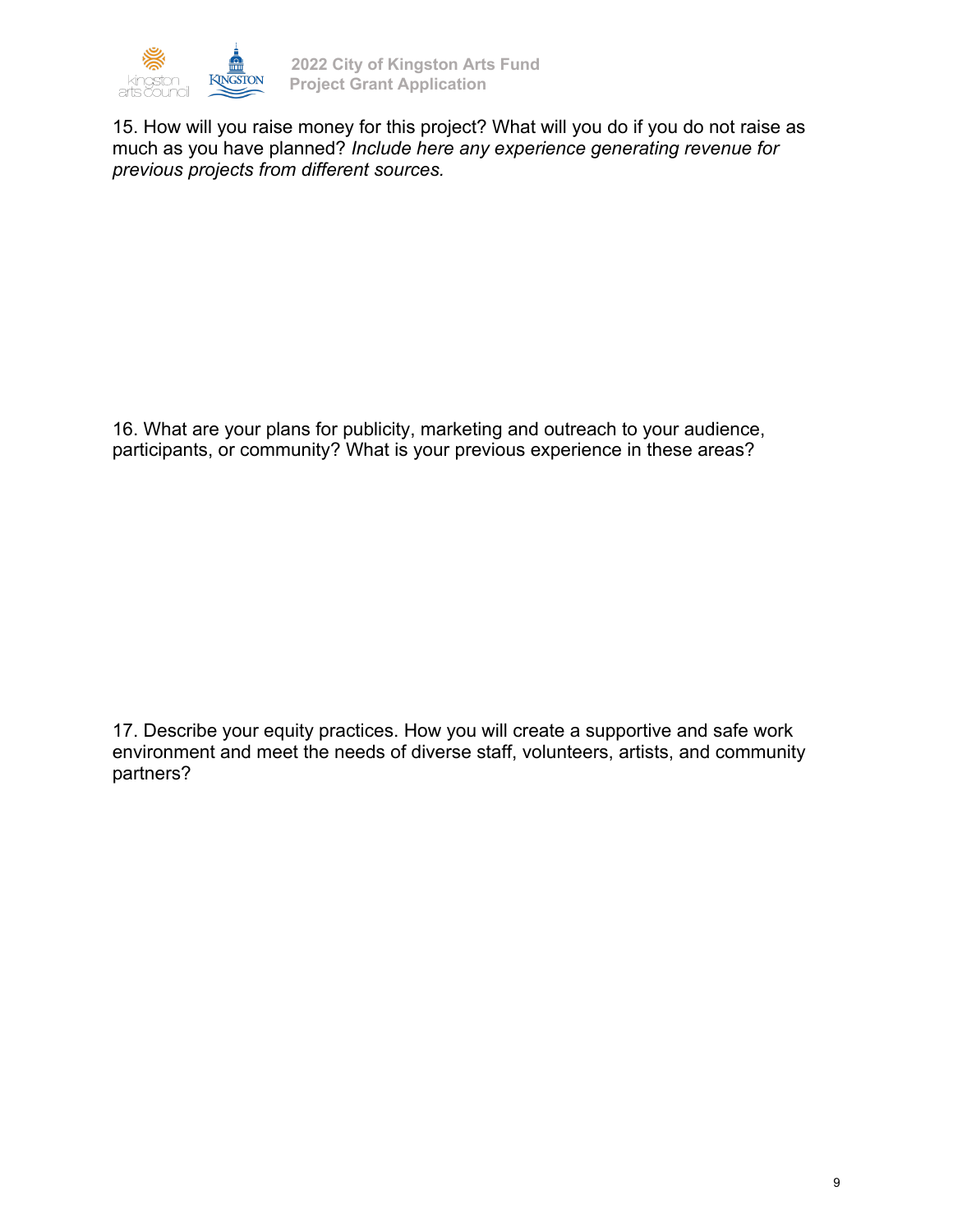

### **Section 6: Recurring Project Report**

Section 6 is only for applicants who received CKAF Project funding in 2020 or 2021. **If you have never received a CKAF Project grant, write N/A.** 

18. Provide a concise summary of your project that received a 2020 or 2021 CKAF Project grant, including activities and goals. *Specify whether the project is currently in progress or completed with an approved final report.*

19. Describe the major milestones of your project. Highlight its artistic contribution, benefit to the community, and viability. Include context for any changes to your project plan. *Specify how you responded to any challenges, including COVID-19.* 

20. How is your proposed 2022 CKAF Project Grant different from the previous project? *Consider how you are being innovative and responding to community needs.*